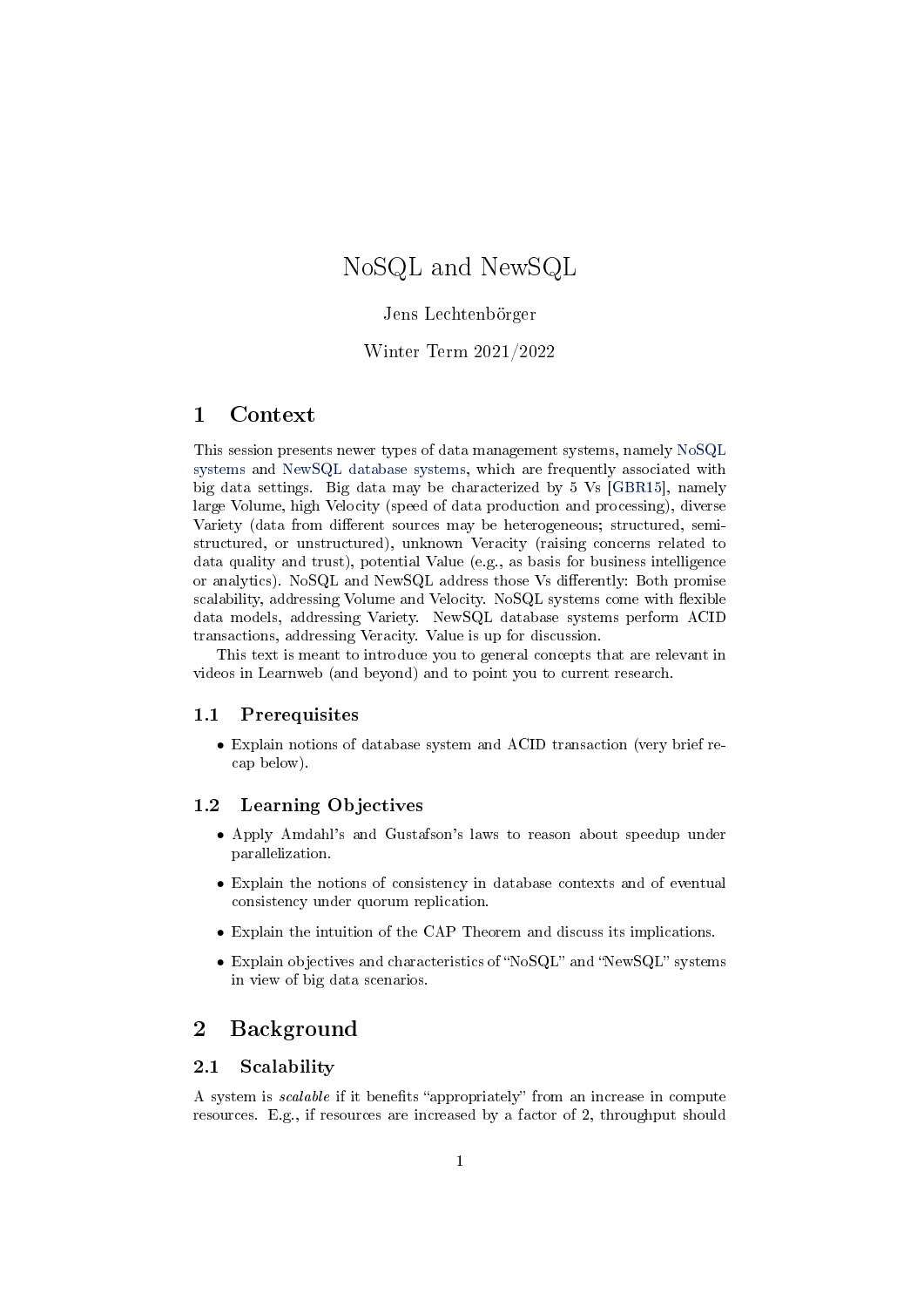be about twice as high for a system that scales linearly.

As previously mentioned in the context of [query optimization,](OLAP-optimization.org) scaling of computers comes in two major variants: scaling up (also called scaling vertically) and scaling out (also called scaling horizontally or sharding). When scaling up (see Figure [1\)](#page-1-0), we improve resources of a single machine (e.g., we add more RAM, more/faster CPU cores), while scaling out (see Figure [2\)](#page-1-1) means to add more machines and to distribute the load over those machines subsequently, for example with [horizontal fragmentation.](OLAP-optimization.org)



<span id="page-1-0"></span>Figure 1: Scaling up improves the performance of a single machine.



<span id="page-1-1"></span>Figure 2: Scaling out distributes load over a fleet of systems.

Scaling out is not limited by physical restrictions of any single machine and is the usual approach in the context of big data. Indeed, [\[CP14\]](#page-7-0) characterizes big data as being "large enough to benefit significantly from parallel computation across a fleet of systems, where the efficient orchestration of the computation is itself a considerable challenge.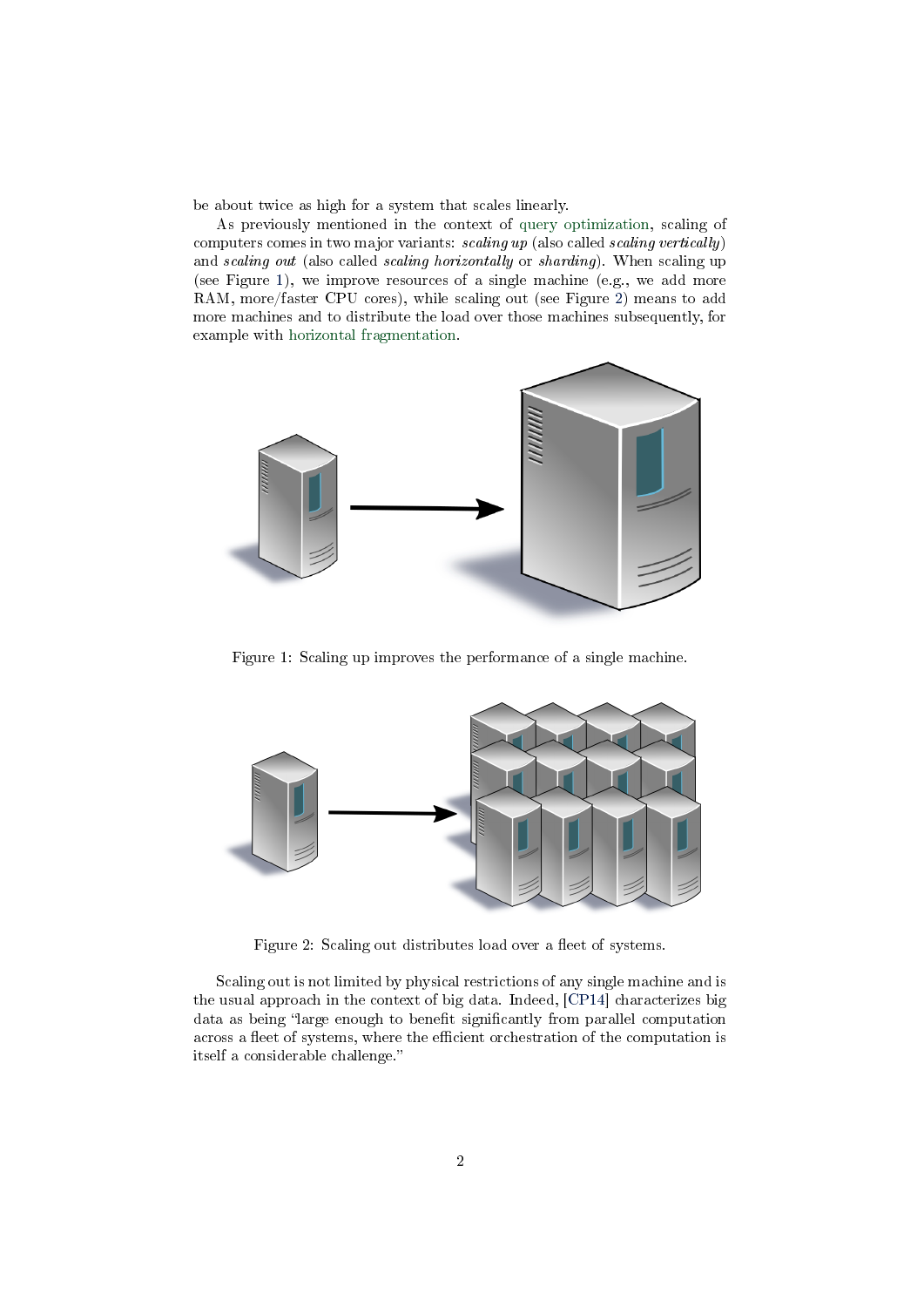#### <span id="page-2-0"></span>2.2 Limits to Scalability

Amdahl's law [\[Amd67\]](#page-7-1) provides an upper bound for the speedup that can be gained by parallelizing computations which (also) include a non-parallelizable portion. More specifically, if some computation is parallelized to  $N$  machines and involves a serial fraction s that cannot be parallelized, the speedup is limited as follows (the time needed for s does not change, while the remainder,  $1 - s$ , is scaled down linearly with  $N$ ):

$$
Speedup = \frac{1}{s + \frac{1 - s}{N}}
$$

In the following [interactive GeoGebra graphic](https://www.geogebra.org/graphing/xemgcrw2) you see a plot of this speedup (with  $N$  on the x-axis; the plot also includes a limit for that speedup and an alternative speedup according to Gustafson's law, both to be explained subsequently).

Interactive graphic missing in PDF export. Please go to [https://www.geogebra.org/graphing/xemgcrw2.](https://www.geogebra.org/graphing/xemgcrw2)

E.g., consider a computation of which 90% are parallelizable (i.e.,  $s = 0.1$ ), to be executed on  $N = 10$  machines. You might guess the speedup to be close to 90% of 10, while you find only 5.3 given the above equation. For  $N = 100$ and  $N = 1000$  we obtain 9.2 and 9.9, respectively. Indeed, note that for N approaching infinity the fraction  $\frac{1-s}{N}$  disappears; for  $s = 0.1$ , the speedup is limited by 10. Suppose we scale the computation (e.g., in a cloud infrastructure or on premise). When scaling from 10 to 100 machines, costs might increase by a factor of 10, while the speedup not even increases by a factor of 2. Further machines come with diminishing returns.

I was quite surprised when I first saw that law's results.

Gustafson's law [\[Gus88\]](#page-8-1) can be interpreted as counter-argument to Amdahl's law, where he starts from the observation that larger or scaled problem instances are solved with better hardware. In contrast, Amdahl considers a fixed problem size when estimating speedup: Whereas Amdahl's law asks to what fraction one time unit of computation can be *reduced* with parallelism, Gustafson's law starts from one time unit under parallelism with N machines and asks to how many time units of single-machine execution it would be expanded with this computation (the serial part remains unchanged, while the parallelized part,  $1 - s$ , would need N times as long under single-machine execution):

#### $Speedup = s + (1 - s)N$

Given  $s = 0.1$  and  $N = 100$  we now find a speedup of 90.1. Indeed, the speedup now grows linearly in the number of machines.

(The difference in numbers results from the fact that  $s$  is based on the serial execution for Amdahl's law, while it is based on the parallelized execution for Gustafson's law, under the assumption that the serial portion does not depend on problem size. Starting from the time for serial execution in Gustafson's case, namely  $s+(1-s)N$ , its serial portion is not s but  $\frac{s}{s+(1-s)N}$ . E.g., if the "starting" s for Gustafson's law is 0.1, then the s for Amdahl's law (for  $N = 100$ ) would be:  $\frac{0.1}{0.1+0.9\cdot 100} \approx 0.0011$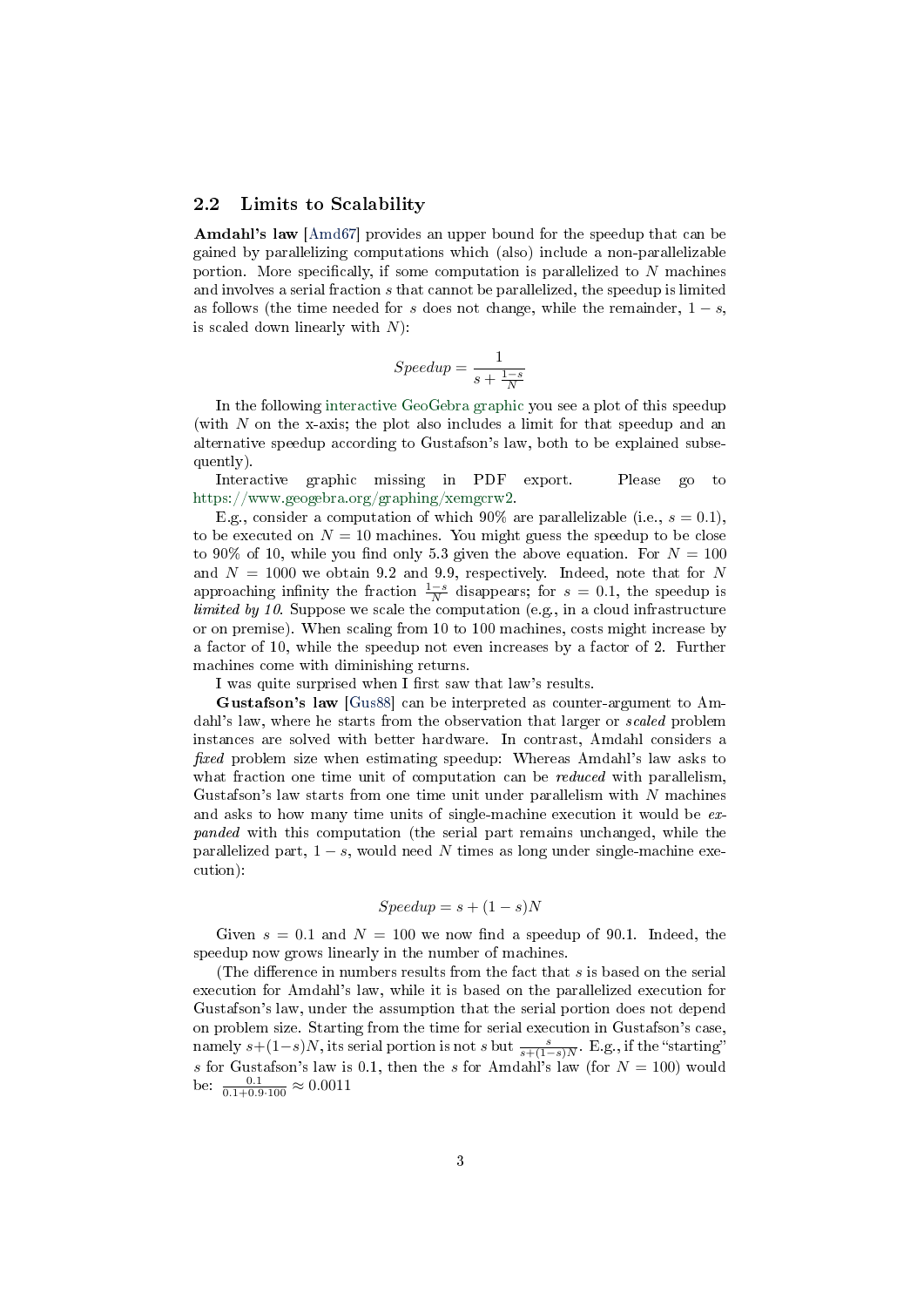Thus, from Amdahl's perspective we are looking at a problem with negligible serial part that benefits tremendously from parallelism. Indeed, the speedup according to Amdahl's law is  $\frac{1}{0.0011+0.9989/100} \approx 90.18$ , with rounding differences leading to a deviation from the 90.1 seen above for Gustafson's law.)

Apparently, the different perspectives of Amdahl's and Gustafson's laws lead to dramatically different outcomes. If your goal is to speed up a given computation, Amdahl's law is the appropriate one (and it implies that serial code should be reduced as much as possible; for example, your implementation should not serialize commutative operations such as [deposit](#page-4-0) below). If your goal is to solve larger problem instances where the serial portion does not depend on problem size, Gustafson's law is appropriate.

Beyond class topics, the Sun-Ni law [\[SN90;](#page-9-0) [SC10\]](#page-9-1) is based on a memorybounded speedup model and generalizes both other laws (but does not clarify their differences regarding  $s$ ).

#### 2.3 Databases

"Database" is an overloaded term. It may refer to a collection of data (e.g., the "European mortality database"), to software (e.g., "[PostgreSQL: The world's](https://www.postgresql.org/) most advanced open source database"), or to a system with hardware, software, and data (frequently a [distributed system](https://oer.gitlab.io/oer-courses/cacs/Distributed-Systems-Introduction.html) involving lots of physical machines). If we want to be more precise, we may refer to the software managing data as database management system (DBMS), the data managed by that software as database and the combination of both as *database system*.

Over the past decades, we have come to expect certain properties from database systems (that distinguish them from, say, file systems), including:

- Declarative query languages (e.g., SQL for relational data, XQuery for XML documents, SPARQL for RDF and graph-based data) allow us to declare how query results should look like, while we do not need to specify or program what operations to execute in what order to accumulate desired results.
- Data independence shields applications and users from details of physical data organization in terms of bits, bytes, and access paths. Instead, data access is organized and expressed in terms of a logical schema, which remains stable when underlying implementation or optimization aspects change.
- Database transactions as sequences of database operations maintain a consistent database state with ACID guarantees (the acronym ACID was coined by Haerder and Reuter in [\[HR83\]](#page-8-2), building on work by Gray [\[Gra81\]](#page-8-3)):
	- Atomicity: Either all operations of a transaction are executed or none leaves any effect; recovery mechanisms ensure that effects of partial executions (e.g., in case of failures) are undone.
	- Consistency: Each transaction preserves integrity constraints.
	- Isolation: Concurrency control mechanisms ensure that each transaction appears to have exclusive access to the database (i.e., [race](https://oer.gitlab.io/OS/Operating-Systems-MX.html#slide-race-condition) [conditions](https://oer.gitlab.io/OS/Operating-Systems-MX.html#slide-race-condition) such as dirty reads and lost updates are avoided).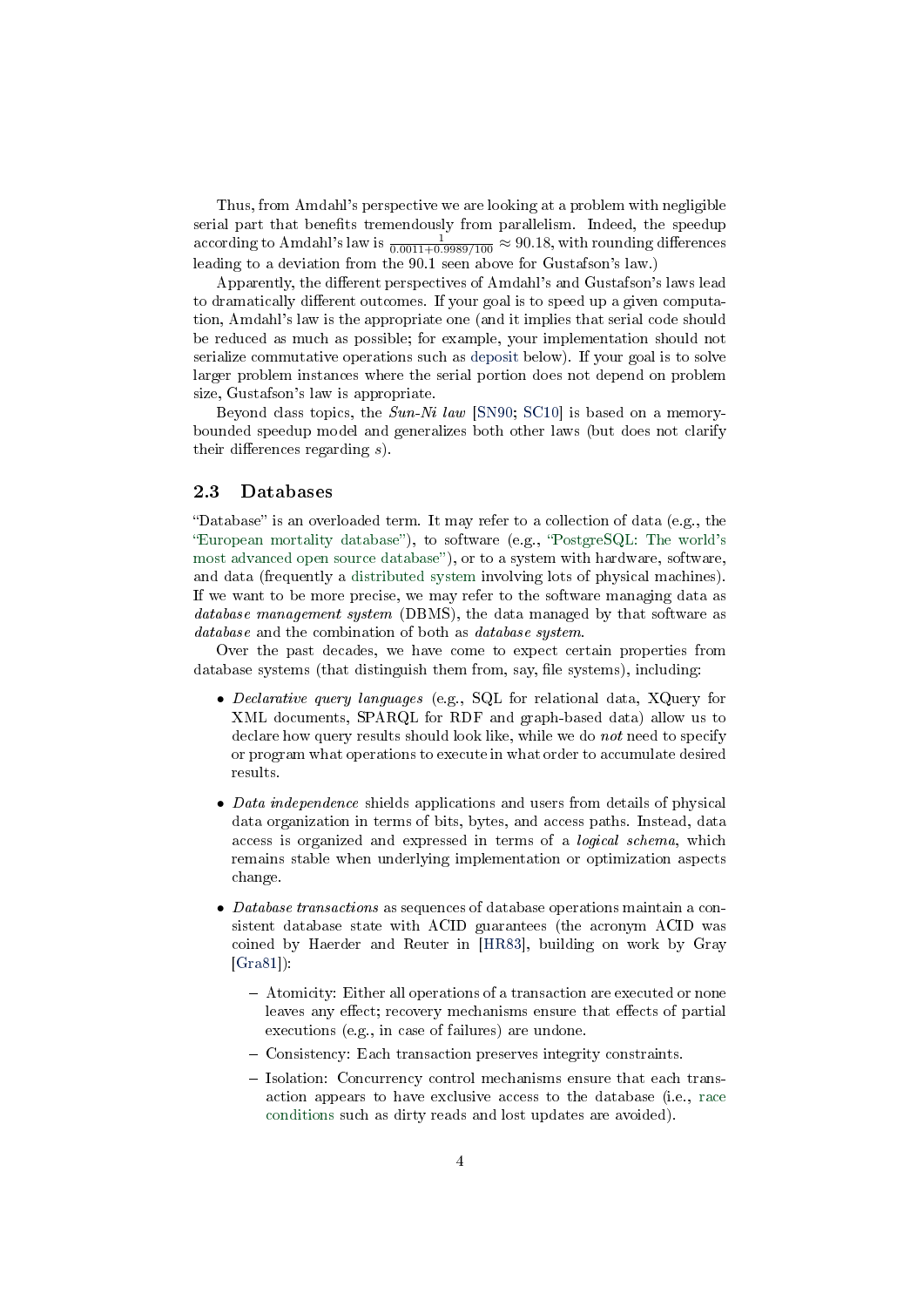- Durability: Effects of successfully executed transactions are stored persistently and survive subsequent failures.

#### <span id="page-4-0"></span>2.4 Consistency

The "C" for Consistency in ACID is not our focus here. Instead, serializability [\[Pap79\]](#page-8-4) is the classical yardstick for consistency in transaction processing contexts (addressed by the  $T$  for Isolation in ACID). In essence, some concurrent execution (usually called *schedule* or *history*) of operations from different transactions is *serializable*, if it is "equivalent" to some serial execution of the same transactions. (As individual transactions preserve consistency (the  $\text{``C''}$ ), by [induction](https://en.wikipedia.org/wiki/Mathematical_induction) their serial execution does so as well. Hence, histories that are equivalent to serial ones are "fine".)

A basic way to define "equivalence" is *conflict-equivalence* in the read-write or page model of transactions (see [\[WV02\]](#page-9-2) for details, also on other models). Here, transactions are sequences of read and write operations on non-overlapping objects/pages, and we say that the pair  $(o_1, o_2)$  of operations from different transactions is in conflict if (a)  $o_1$  precedes  $o_2$ , (b) they involve the same object, and (c) at least one operation is a write operation. Two histories involving the same transactions are *conflict-equivalent* if they contain the same conflict pairs. In other words, conflicting operations need to be executed in the same order in equivalent histories, which implies that their results are the same in equivalent histories.

Note that serializable histories may only be equivalent to counter-intuitive serial executions as the following history h (adapted from an example in [\[Pap79\]](#page-8-4)) shows, which involves read  $(R)$  and write  $(W)$  operations from three transactions (indicated by indices on operations) on objects x and y:

 $h = R_1[x] W_2[x] W_3[y] W_1[y]$ 

Here, we have conflicting pairs  $(R_1[x], W_2[x])$  and  $(W_3[y], W_1[y])$ . The only serial history with the same conflicts is  $h<sub>S</sub>$ :

 $h_S = W_3[y] R_1[x] W_1[y] W_2[x]$ 

Papadimitriou [\[Pap79\]](#page-8-4) observed: What is interesting is that in h transaction 2 has completed execution before transaction 3 has started executing, whereas the order in  $h<sub>S</sub>$  has to be the reverse. This phenomenon is quite counterintuitive, and it has been thought that perhaps the notion of correctness in transaction systems has to be strengthened so as to exclude, besides histories that are not serializable, also histories that present this kind of behavior.

He then went on to define *strict serializability* where such transaction orders must be respected. Later on, Herlihy and Wing [\[HW90\]](#page-8-5) defined the notion of linearizability, which formalizes a similar idea for operations on abstract data types. In our context, linearizability is the formal notion of consistency used in the famous CAP Theorem, which is frequently cited along with [NoSQL systems.](#page-5-0)

As a side remark, for abstract data types, we can reason about commutativity of operations to define conflicts: Two operations conflict, if they are not commutative. For example, a balance check operation and a deposit operation on the same bank account are not commutative as the account's balance differs before and after the deposit operation. In contrast, two deposit operations on a bank account both change the account's state (and would therefore be considered conflicting in the read-write model), but they are not in conflict as their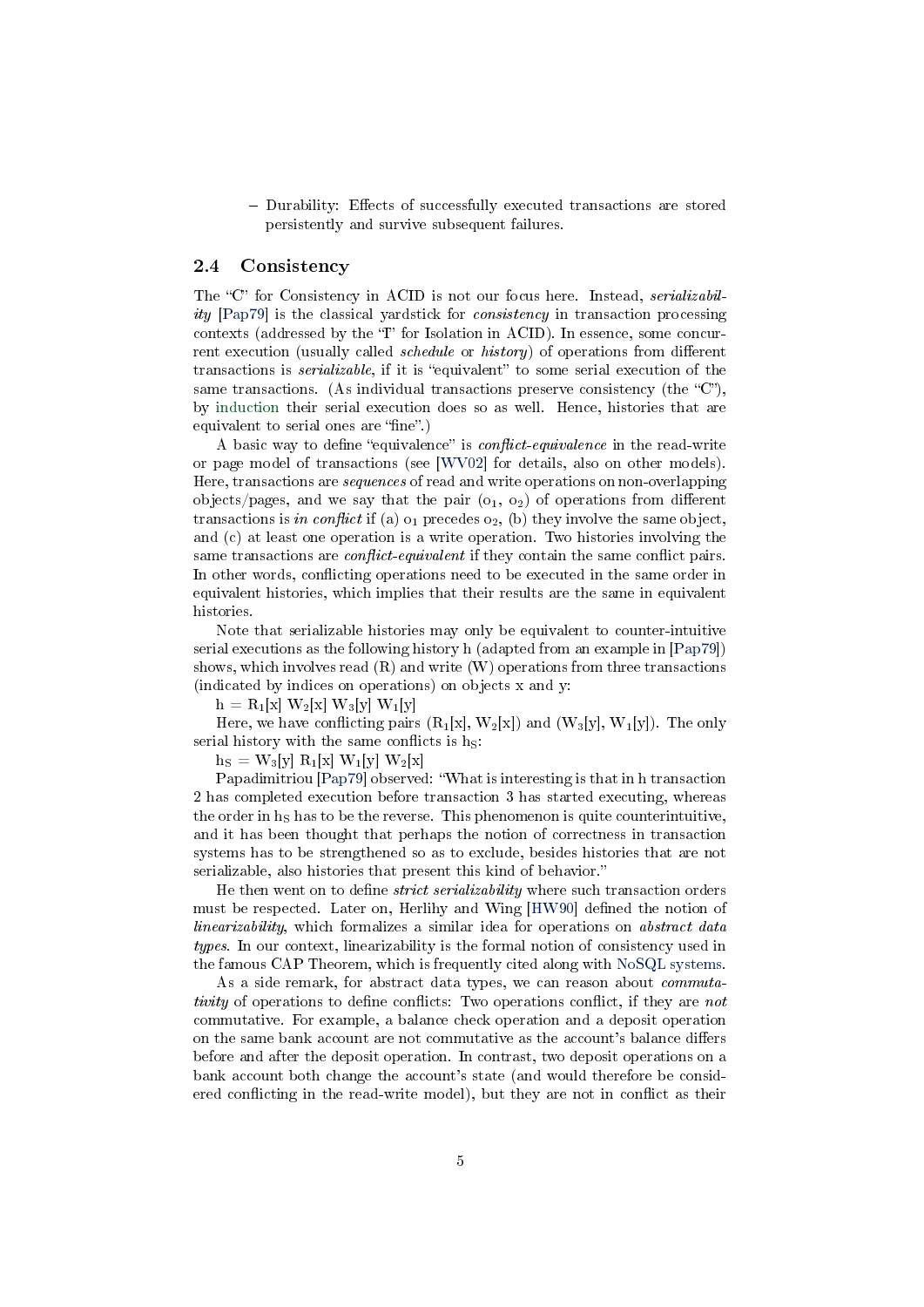order does not matter for the final balance. Hence, there is no need to serialize the order of such commutative operations.

In the NoSQL context, *eventual consistency* is a popular relaxed version of consistency. The intuitive understanding expressed in [\[BG13\]](#page-7-2) is good enough for us: Informally, it guarantees that, if no additional updates are made to a given data item, all reads to that item will eventually return the same value.

As a pointer to recent research that foregoes serializability and linearizability, I recommend Hellerstein and Alvaro [\[HA20\]](#page-8-6), who review an approach based on the so-called CALM theorem (for Consistency As Logical Monotonicity) towards consistency without coordination. To appreciate that work, note first that coordination implies serial computation in the sense of [Amdahl's law,](#page-2-0) which limits scalability. Thus, not having to endure coordination is a good thing. Second, the approach allows us to design computations for which eventual consistency is actually safe. (The general idea is based on observing "consistent" overall outcomes of local computations, similarly to the above [commutativity](#page-4-0) argument but based on monotonicity of computations.)

## <span id="page-5-0"></span>3 NoSQL

NoSQL is an umbrella term for a variety of systems that may or may not exhibit the above database properties. Hence, the term "NoSQL data store" used in the survey articles  $[Cat11]$  and  $[DCL18]$  seems more appropriate than "NoSQL" database". (In the past, I talked about "NoSQL databases", which you might hear in videos; nowadays, I try to avoid that term.)

Usually, NoSQL is spelled out as "Not only  $SQL$ ", which is somewhat misleading as several NoSQL systems are unrelated to SQL. Nevertheless, that interpretation stresses the observation that SQL may not be important for all types of applications.

The NoSQL movement arose around 2005-2009 where we saw several webscale companies running their home-grown data management systems instead of established (relational) database systems. Google's Bigtable [\[Cha+06\]](#page-7-4) and Amazon's Dynamo [\[DeC+07\]](#page-8-8) were seminal developments in the context of that movement.

More generally, NoSQL systems advertise simplicity (instead of the complexities of SQL), flexibility (free/libre and open source software with bindings into usual programming languages, accommodating unstructured, semistructured, or evolving data), scaling out, and availability. Nowadays, NoSQL subsumes a variety of data models (key-value, document, graph, and columnfamily) for increased flexibility and focuses on scalability and availability, while consistency guarantees are typically reduced (see [\[DCL18\]](#page-8-7) for a survey and <https://hostingdata.co.uk/nosql-database/> for a catalog of more than 225 NoSQL systems as of October 2021).

From a conceptual perspective, the CAP Theorem (introduced as conjecture in  $[Bre00]$ ; formalized and proven as theorem in  $[GL02]$  expresses a trade-off between Consistency and Availability in the case of network Partitions. The definitions used for the theorem and its proof may not be what you need or expect in your data management scenarios as argued in this [blog post by Martin](https://martin.kleppmann.com/2015/05/11/please-stop-calling-databases-cp-or-ap.html) [Kleppmann.](https://martin.kleppmann.com/2015/05/11/please-stop-calling-databases-cp-or-ap.html)

Regardless of that critique, the trade-off expressed by the CAP Theorem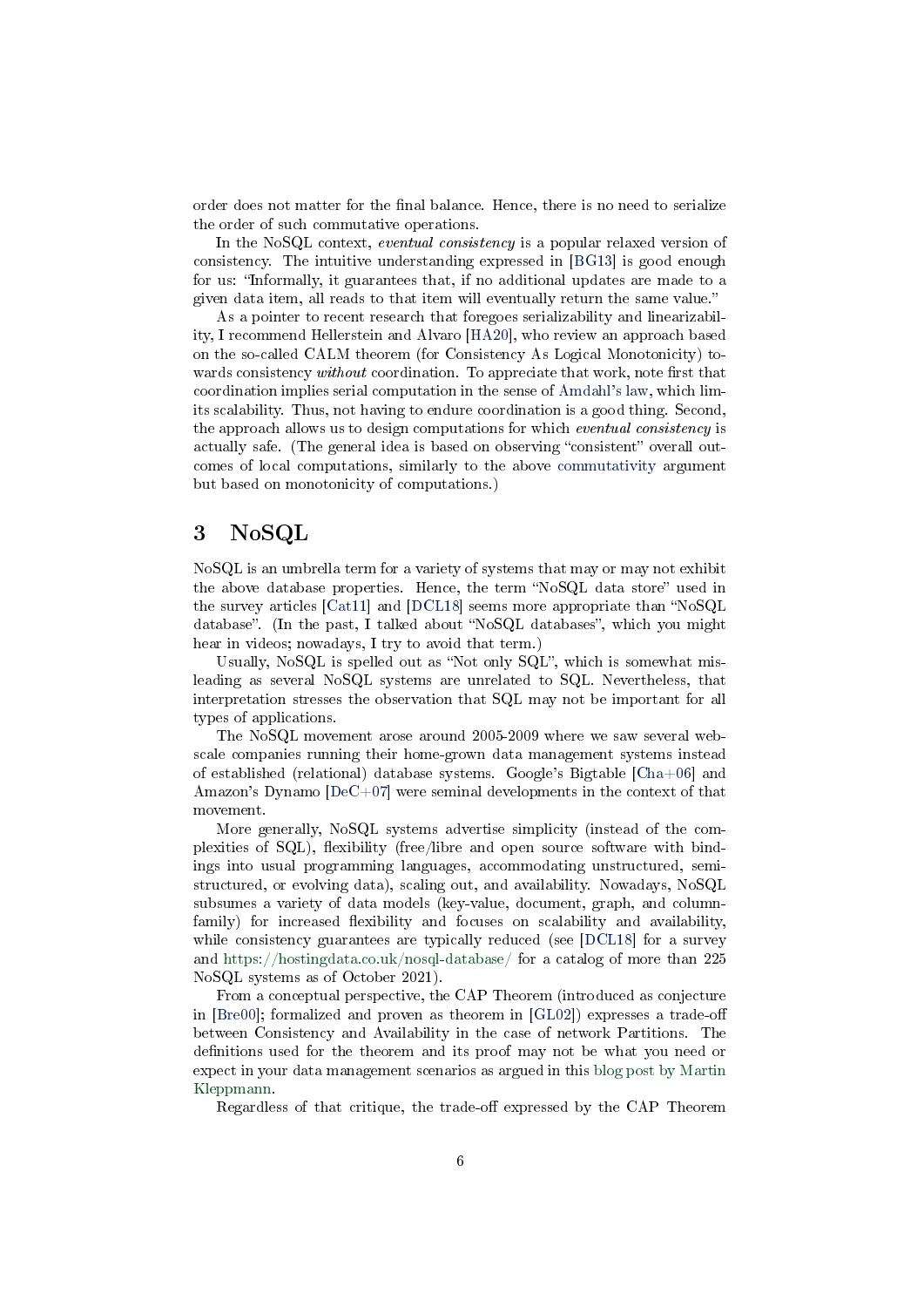between consistency and availability is real, is attributed to [\[RG77\]](#page-8-10) (dating back to 1977) in [\[DCL18\]](#page-8-7), and should not be too surprising: If a network partition does not allow different parts of the system to communicate with each other, they cannot synchronize their states any longer. Thus, if different parts continue to be available and to apply updates (e.g., from local clients), their states will diverge, violating usual notions of consistency (such as [linearizability,](#page-4-0) which is used in the proof of the CAP theorem, while in a video I phrased consistency as "all copies have the same value"). Alternatively, some parts could shut down to avoid diverging states until the partition is resolved, violating availability.

Against this background, NoSQL systems frequently aim to improve availability by offering a relaxed notion of consistency, which deviates from the transactional guarantees of older SQL systems as well as of newer NewSQL databases.

Note that consistency under failure situations is a complicate matter, and lots of vendors promise more than their systems actually deliver. See the [blog](https://aphyr.com/tags/jepsen) [posts by Kyle Kingsbury](https://aphyr.com/tags/jepsen) for failures discovered with the test library [Jepsen,](https://github.com/jepsen-io/jepsen) which runs operations against distributed systems under controlled failure situations.

# <span id="page-6-0"></span>4 NewSQL

NewSQL (see [\[PA16\]](#page-8-11) for a survey) can be perceived as counter-movement from NoSQL back to the roots of relational database systems (prominently advocated by [Aslett](https://blogs.451research.com/information_management/2011/04/06/what-we-talk-about-when-we-talk-about-newsql/) and [Stonebreaker](https://cacm.acm.org/blogs/blog-cacm/109710-new-sql-an-alternative-to-nosql-and-old-sql-for-new-oltp-apps/fulltext) in 2011).

In brief, NewSQL systems are database systems in the above sense, which comes with two major strengths:

- 1. Declarative querying based on standards and data independence boost developer productivity.
- 2. Business applications frequently require highly consistent data, as managed with ACID transactions.

In addition, NewSQL database systems demonstrate that horizontal scalability and high availability can be achieved for high-volume relational data with SQL.

### 5 Self-study tasks

- Watch the provided videos and ask any questions you may have.
	- The video on Partitioning and Replication ends with a sample scenario. Convince yourself that the classification of queries and update into single-partition and multi-partition is correct.
	- Consider Quorum Replication with  $N=3$ .
		- ∗ Suppose W=2 and R=1 where a read operation comes in after a write operation took place. What cases can you distinguish? How does the situation change for  $R=2$ ?
		- ∗ Suppose W=2 and R=2 with Vector Clocks. How can the coordinator choose the most recent version for a read operation?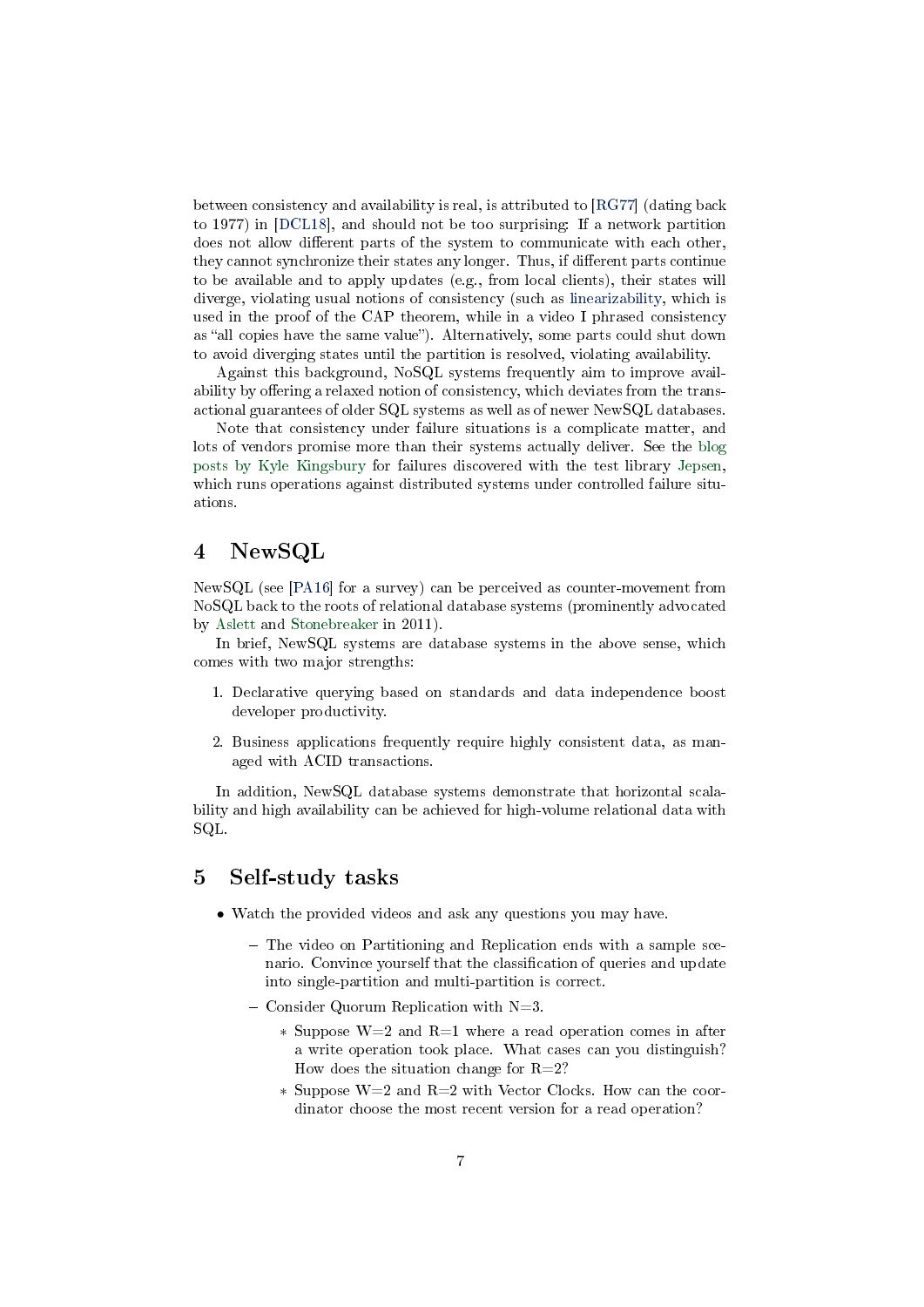- · (If you do not know vector clocks yet, maybe checkout this [introduction to time in distributed systems](https://oer.gitlab.io/oer-courses/cacs/Distributed-Systems-Introduction.html#slide-clocks) as taught in our Bachelor's program.)
- $-$  What trade-off is expressed by the CAP Theorem?
- $-$  What techniques does F1 employ to offer availability?

(Again, some thoughts are available [separately.](#page-0-0))

### 6 Tentative Session Plan

- 1. Questions on previous topics
- 2. Interactive review of self-study tasks
- 3. Discuss in view of the CAP Theorem: "On the Web, strong consistency is not possible for highly available systems. [. . . ] So, eventual consistency is the best we can go for.
- 4. Questions on Exercise Sheet 2.

# Bibliography

- <span id="page-7-1"></span>[Amd67] Gene M. Amdahl. "Validity of the Single Processor Approach to Achieving Large Scale Computing Capabilities". In: Proceedings of the AFIPS Spring Joint Computer Conference. 1967, pp. 483-485. doi: [10 . 1145 / 1465482 . 1465560.](https://doi.org/10.1145/1465482.1465560) url: [https : / / doi . org / 10 .](https://doi.org/10.1145/1465482.1465560) [1145/1465482.1465560.](https://doi.org/10.1145/1465482.1465560)
- <span id="page-7-2"></span>[BG13] Peter Bailis and Ali Ghodsi. "Eventual Consistency Today: Limitations, Extensions, and Beyond". In: Commun.  $ACM$  56.5 (2013), pp. 55-63. DOI: [10.1145/2447976.2447992.](https://doi.org/10.1145/2447976.2447992) URL: [https://doi.](https://doi.org/10.1145/2447976.2447992) [org/10.1145/2447976.2447992.](https://doi.org/10.1145/2447976.2447992)
- <span id="page-7-5"></span>[Bre00] Eric A. Brewer. "Towards Robust Distributed Systems (Abstract)". In: Proceedings of the Nineteenth Annual ACM Symposium on Prin- $ciples of Distributed Computing, PODC'00, 2000, p. 7. DOI: 10.$  $ciples of Distributed Computing, PODC'00, 2000, p. 7. DOI: 10.$ [1145 / 343477 . 343502.](https://doi.org/10.1145/343477.343502) url: [http : / / doi . acm . org / 10 . 1145 /](http://doi.acm.org/10.1145/343477.343502) [343477.343502.](http://doi.acm.org/10.1145/343477.343502)
- <span id="page-7-3"></span>[Cat11] Rick Cattell. "Scalable SQL and NoSQL Data Stores". In: SIGMOD Rec. 39.4 (2011), pp. 12-27. DOI: [10.1145/1978915.1978919.](https://doi.org/10.1145/1978915.1978919) URL: [https://doi.org/10.1145/1978915.1978919.](https://doi.org/10.1145/1978915.1978919)
- <span id="page-7-4"></span> $[Cha+06]$  Fay Chang et al. "Bigtable: A Distributed Storage System for Structured Data". In: Proceedings of the 7th Symposium on Operating Systems Design and Implementation (OSDI). 2006, pp. 205-218. url: [https://dl.acm.org/doi/10.5555/1298455.1298475.](https://dl.acm.org/doi/10.5555/1298455.1298475)
- <span id="page-7-0"></span>[CP14] Mark Cavage and David Pacheco. "Bringing Arbitrary Compute to Authoritative Data". In:  $Commun.$   $ACM$  57.8 (2014), pp. 40–48. doi: [10.1145/2630787.](https://doi.org/10.1145/2630787) url: [https://doi.org/10.1145/2630787.](https://doi.org/10.1145/2630787)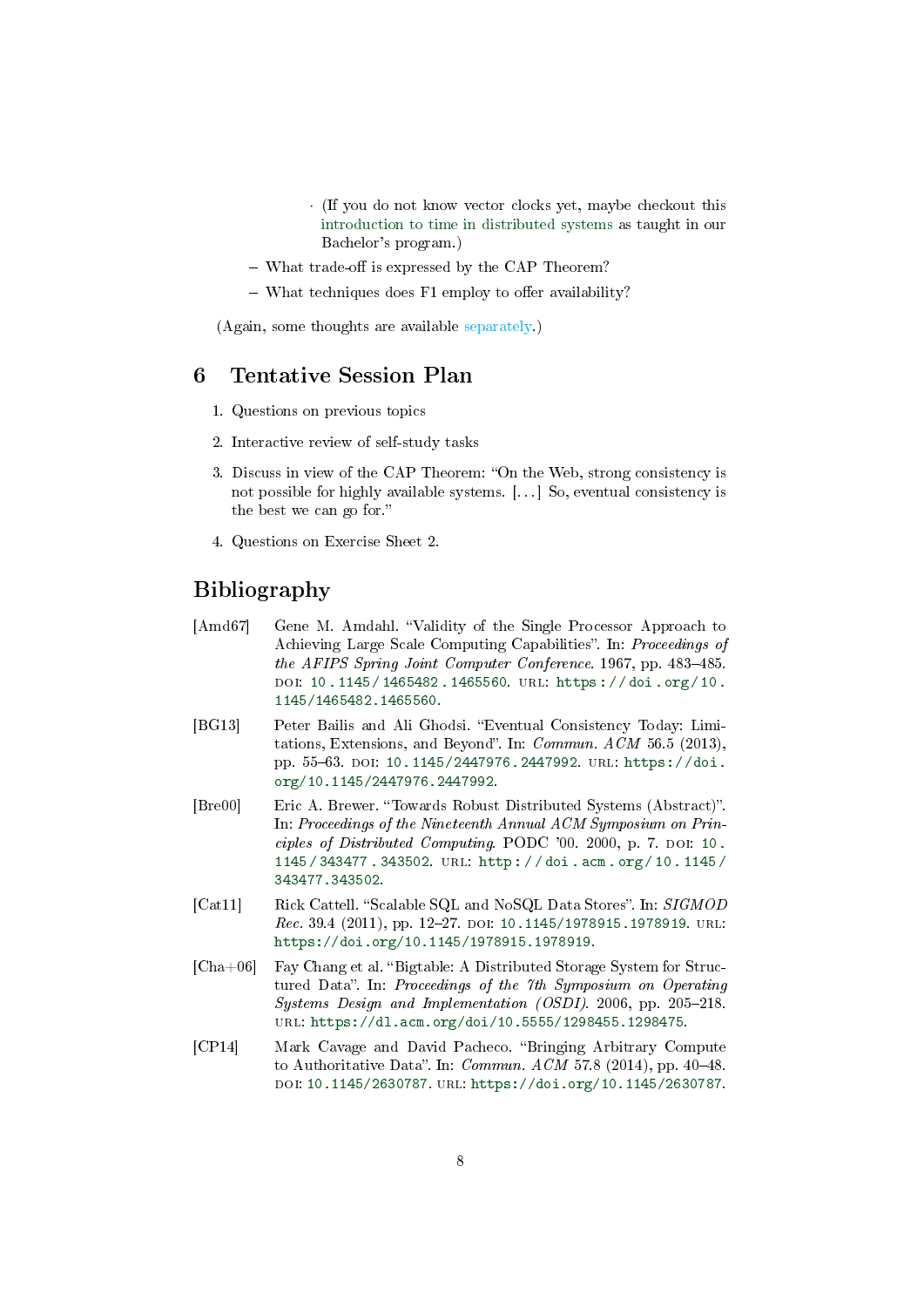- <span id="page-8-7"></span>[DCL18] Ali Davoudian, Liu Chen, and Mengchi Liu. "A Survey on NoSQL Stores". In: ACM Comput. Surv. 51.2 (2018). DOI: [10 . 1145 /](https://doi.org/10.1145/3158661) [3158661.](https://doi.org/10.1145/3158661) url: [https://doi.org/10.1145/3158661.](https://doi.org/10.1145/3158661)
- <span id="page-8-8"></span>[DeC+07] Giuseppe DeCandia et al. "Dynamo: Amazon's Highly Available Key-Value Store". In:  $SIGOPS$  Oper. Syst. Rev. 41.6 (2007), pp. 205-220. doi: 10.1145 / 1323293.1294281. URL: https:// [doi.org/10.1145/1323293.1294281.](https://doi.org/10.1145/1323293.1294281)
- <span id="page-8-0"></span>[GBR15] Venkat N. Gudivada, Ricardo Baeza-Yates, and Vijay V. Raghavan. "Big Data: Promises and Problems". In: Computer 48.3 (2015), pp. 20-23. DOI: [10.1109/MC.2015.62.](https://doi.org/10.1109/MC.2015.62) URL: [https://ieeexplore.](https://ieeexplore.ieee.org/document/7063181) [ieee.org/document/7063181.](https://ieeexplore.ieee.org/document/7063181)
- <span id="page-8-9"></span>[GL02] Seth Gilbert and Nancy Lynch. "Brewer's Conjecture and the Feasibility of Consistent, Available, Partition-tolerant Web Services". In:  $SIGACT News 33.2 (2002)$ , pp. 51-59. doi: [10.1145/564585.](https://doi.org/10.1145/564585.564601) [564601.](https://doi.org/10.1145/564585.564601) url: [http://doi.acm.org/10.1145/564585.564601.](http://doi.acm.org/10.1145/564585.564601)
- <span id="page-8-3"></span>[Gra81] Jim Gray. "The Transaction Concept: Virtues and Limitations". In: Proceedings of the 7th International Conference on Very Large Data Bases (VLDB). 1981, pp. 144-154. URL: [http://research.](http://research.microsoft.com/~gray/papers/theTransactionConcept.pdf) [microsoft.com/~gray/papers/theTransactionConcept.pdf.](http://research.microsoft.com/~gray/papers/theTransactionConcept.pdf)
- <span id="page-8-1"></span>[Gus88] John L. Gustafson. "Reevaluating Amdahl's Law". In: Commun.  $ACM$  31.5 (1988), pp. 532-533. DOI: [10.1145/42411.42415.](https://doi.org/10.1145/42411.42415) URL: [https://doi.org/10.1145/42411.42415.](https://doi.org/10.1145/42411.42415)
- <span id="page-8-6"></span>[HA20] Joseph M. Hellerstein and Peter Alvaro. "Keeping CALM: When Distributed Consistency is Easy". In: Commun. ACM 63.9 (2020), pp. 72-81. DOI: [10.1145/3369736.](https://doi.org/10.1145/3369736) URL: [https://doi.org/10.](https://doi.org/10.1145/3369736) [1145/3369736.](https://doi.org/10.1145/3369736)
- <span id="page-8-2"></span>[HR83] Theo Haerder and Andreas Reuter. "Principles of Transaction-Oriented Database Recovery". In: ACM Comput. Surv. 15.4 (1983), pp. 287-317. DOI: [10.1145/289.291.](https://doi.org/10.1145/289.291) URL: [https://doi.org/10.](https://doi.org/10.1145/289.291) [1145/289.291.](https://doi.org/10.1145/289.291)
- <span id="page-8-5"></span>[HW90] Maurice P. Herlihy and Jeannette M. Wing. "Linearizability: A Correctness Condition for Concurrent Objects". In: ACM Trans. Program. Lang. Syst.  $12.3$  (1990), pp.  $463-492$ . DOI:  $10.1145/78969$ . [78972.](https://doi.org/10.1145/78969.78972) url: [https://doi.org/10.1145/78969.78972.](https://doi.org/10.1145/78969.78972)
- <span id="page-8-11"></span>[PA16] Andrew Pavlo and Matthew Aslett. What's Really New with NewSQL?" In: SIGMOD Rec. 45.2 (2016), pp. 45-55. DOI: [10.1145/](https://doi.org/10.1145/3003665.3003674) [3003665.3003674.](https://doi.org/10.1145/3003665.3003674) url: [http://doi.acm.org/10.1145/3003665.](http://doi.acm.org/10.1145/3003665.3003674) [3003674.](http://doi.acm.org/10.1145/3003665.3003674)
- <span id="page-8-4"></span>[Pap79] Christos H. Papadimitriou. The Serializability of Concurrent Database Updates". In: *J. ACM* 26.4 (1979), pp. 631-653. DOI: [10 . 1145 / 322154 . 322158.](https://doi.org/10.1145/322154.322158) url: [https : / / doi . org / 10 . 1145 /](https://doi.org/10.1145/322154.322158) [322154.322158.](https://doi.org/10.1145/322154.322158)
- <span id="page-8-10"></span>[RG77] James B. Rothnie and Nathan Goodman. "A Survey of Research and Development in Distributed Database Management". In: Proceedings of the Third International Conference on Very Large Data *Bases (VLDB)*. 1977, pp.  $48-62$ .